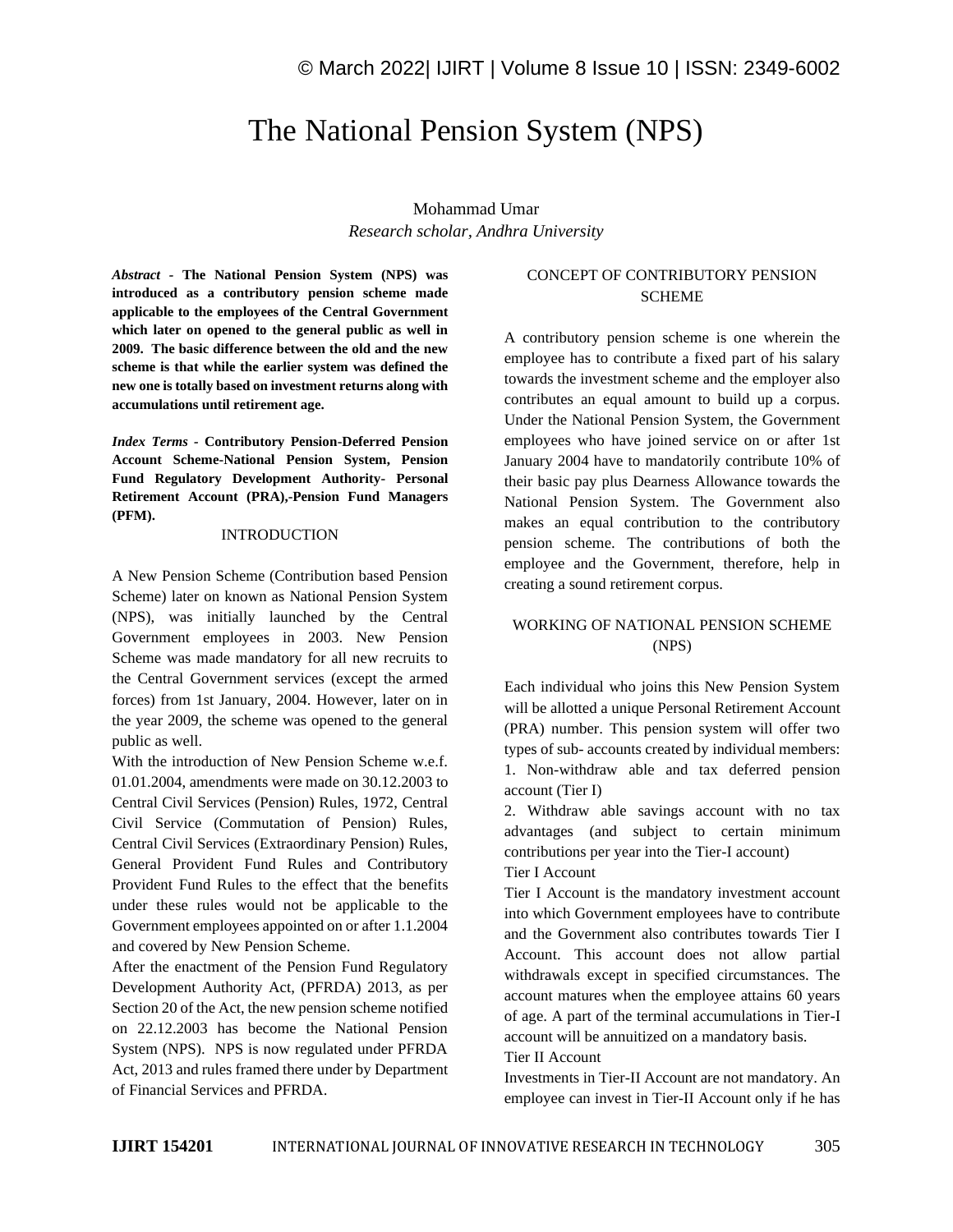invested in Tier I Account. The Government does not make any contributions to the Tier II Account. This account allows free withdrawals and also allows the redemption of the total fund value of this account before reaching 60 years of age.

### WITHDRAWAL FROM NPS SCHEME

On Maturity: Government employees who mandatorily contribute towards the contributory pension scheme of NPS can exit from the scheme after they attain 60 years of age. At that age, the scheme matures. On maturity, 60% of the accumulated corpus can be received in a lump sum. This lump sum amount would be tax-free and you can decide how to use the amount. However, the remaining 40% of the corpus is mandatorily used to receive annuities. You can choose any of the authorized ASPs to receive annuity payments from 40% of the corpus that you get. These annuities would, however, be considered as an income and would be taxed at your income tax slab rates.

Before Maturity: If, on the other hand, a Government employee leaves the scheme before attaining 60 years of age, 80% of the accumulated fund value would be paid in annuities and the remaining 20% can be withdrawn in a lump sum. The lump-sum amount of 20% would be tax-free but the annuities received from 80% of the corpus would be taxed at the applicable income tax rates.

on Death or discharge from service: If the Government employee dies or is discharged from Government service, the NPS fund created through the contributory pension scheme can be used to receive benefits either under the NPS scheme or the pension scheme which existed before NPS.

Central Government employees are, therefore, mandatorily covered under the NPS scheme. For them, however, the contributory pension scheme is applicable where they and the Government both contribute a specified portion of the salary towards Tier I Account of the NPS scheme. This account, then, creates a retirement corpus and also promises pension payments after the employee retires from Government service.

#### MANAGEMENT OF THE CONTRIBUTORY PENSION SCHEME

The contributory pension scheme under NPS is managed by various entities which are as follows:

PFRDA: Pension Fund Regulatory and Development Authority (PFRDA) is the main entity which governs the working of the NPS scheme. The PFRDA will provide members with a sound regulatory framework for maximizing their retirement benefits and an umbrella of safety with respect to prevention of fraud and malpractice.

CRAs: Central Recordkeeping Agencies (CRAs) are the agencies which maintains the records of NPS subscribers, administers the scheme and provides customer care services. The National Securities Depository Limited (NSDL) acts as the CRA of NPS scheme.

PFM: Pension Fund Managers (PFMs): PFMs are companies which manage the investment of the pension funds accumulated under the contributory pension scheme. PFMs must register with PERDA. Since NPS is a market-linked investment avenue, PFMs invest the employees' money in different types of assets which can be fixed-income instruments or equity investments.

Each PFM in this system will offer a choice of three simple and standard pension schemes with different risk and return profiles. If a member is unable to select a PFM, his savings will be directed to a 'Default' scheme. If he desires, the member will be able to allocate his savings across multiple PFMs and schemes. He will also be able to seamlessly switch his savings between fund managers and products. Each member will receive periodic, consolidated statements of his PRA which will reflect his notional wealth in his PRA across various products and PFMs. This will be the sum total of his contributions at that point in time and the returns that these contributions have earned.

ASPs: Annuity Service Providers (ASPs) are insurance companies from which you can avail annuity payments after the NPS investment matures.

#### DISTINCTION BETWEEN OLD PENSION SCHEME AND NEW PENSION SCHEME

Under the old Pension Scheme, the eligible employees are getting their post retirement monthly payments through a pension plan, which is equal to fifty percent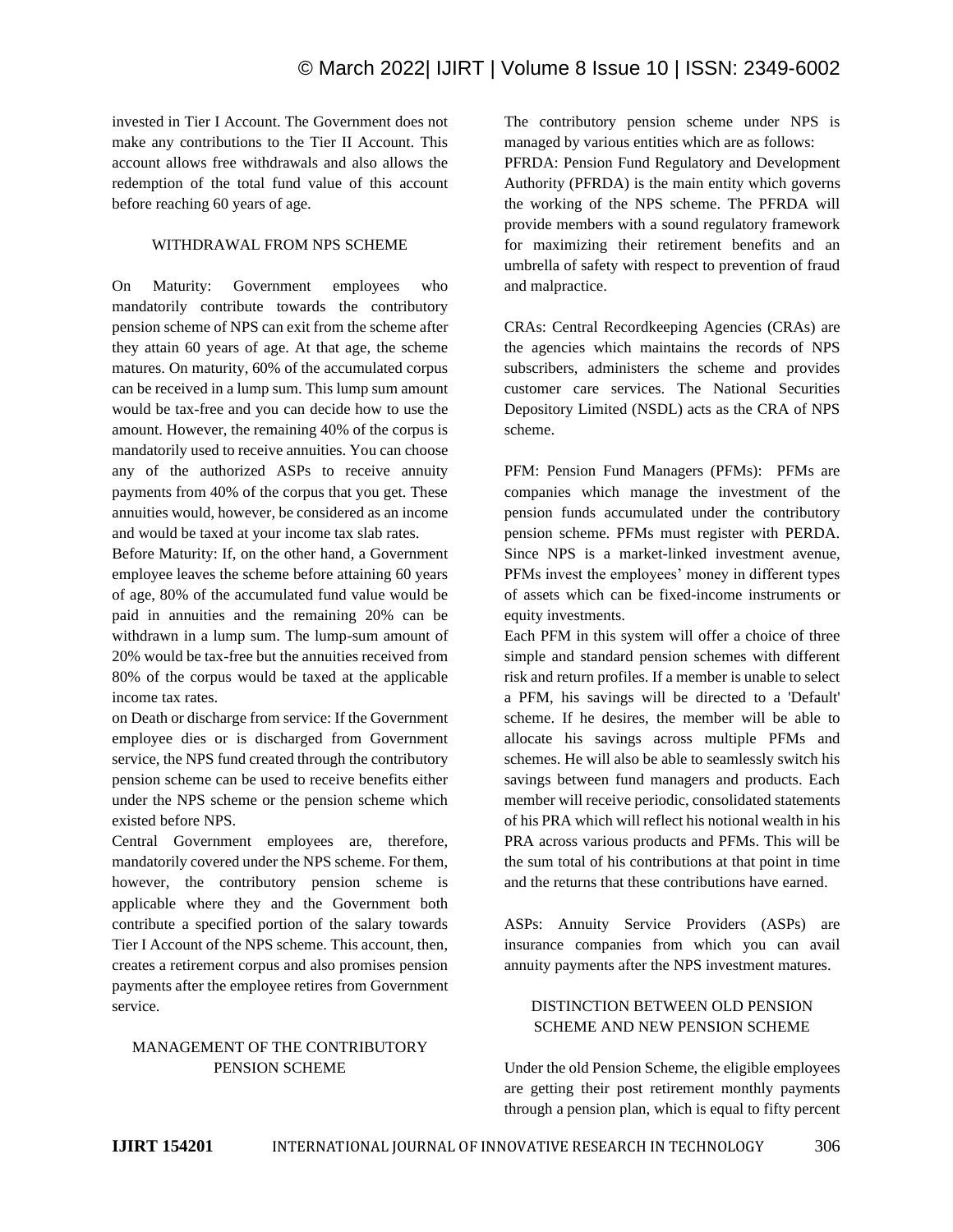of last drawn salary. They are also entitled to dearness allowance (based on All India Price Index for Consumers) and also the medical allowance. Those above the age of eighty get an additional pension in the range of twenty and a 100% of basic pensions.

Many of these employees covered under the new contribution-based pension system are receiving as little as Rs. 700-800 as monthly pension while the minimum guaranteed amount in the old defined benefit scheme is Rs. 9,000. They are now required to pay 10% of their monthly wages which is matched by the government and invested in equity shares. Retirement pensions are dependent on the returns on that accumulated investment.

# BENEFITS OF NATIONAL PENSION SCHEME (NPS)

Availability of flexible schemes: It is up to the employees to decide which scheme they want to go for ensuring the growth of money. You need to give a monthly contribution that includes ten percent salary and dearness allowance. In the coming times, the government is all set to give an equal contribution, which helps to maximize the profit. Under different available schemes, there is allocation of different percentages. However, the ultimate decision rests with the employee.

Withdrawal account: Another additional benefit of the NPS is that those who want can set up their very own withdrawal account, which is free of government interventions completely. However, in such cases, there are no equal contributions scene and the individual can withdraw their money as and when required without being answerable to the government in any way.

Voluntary withdrawal: Those who complete their total service tenure of sixty years can consider their withdrawal from this new pension scheme any time they want. However, this is possible only after the purchase of forty percent worth of an annuity from their pension wealth during withdrawal.

# A BRIEF OF GERERAL CRITICISM AGAINST NPS

1. Pension is not a gratuitous payment;

2. It is a social, moral and legal commitment; it is enjoined that the State should expand the scope of its coverage and not abridge it.

3. That includes protection of the class of people who are already entitled to it, like the government employees who constituted a class by themselves. Any differentiation such as the one sought to be made as between those who were appointed on or after April 1, 2004 and others would be discriminatory on moral and ethical grounds as well.

4. For the government employees, pension was in substitution of the contributory provident fund and it is not as if the government was paying pension from out of taxes.

5. The central theme of providing pension is to ensure certainty of defined and adequate payment when the contingency of old age, disease, disablement or death occurs. The central idea therefore is certainty. The pension reforms as contemplated by the government and as per the change brought about arbitrarily for government employees appointed on or after April 1, 2004, militates against this principle of 'certainty' as it would be based on the future value as dictated by the fickle stock market.

6. All along the government did not contribute to the Pension Fund as it would have done in respect of contributory provident fund. As per the new dispensation, it has to physically set apart a matching contribution to the pension fund.

# NEW INITIATIVES BY DEPARTMENT OF FINANCIAL SERVICES

Under the NPS, every Government servant is registered and allotted a Permanent Retirement Account Number (PRAN). Before 1.4.2019, a Government employee had to mandatorily contribute 10% of pay and Dearness Allowance (DA) and an equal amount of 10% was contributed by the Government to the employee's pension fund.

The contribution made by the employees and contribution from the Government were invested by Pension Fund Managers in accordance with the investment pattern prescribed by the PFRDA for Central Government employees. There were three PSU Pension Fund Managers for Government employees. Government employees had no choice for Pension Fund Managers or investment pattern.